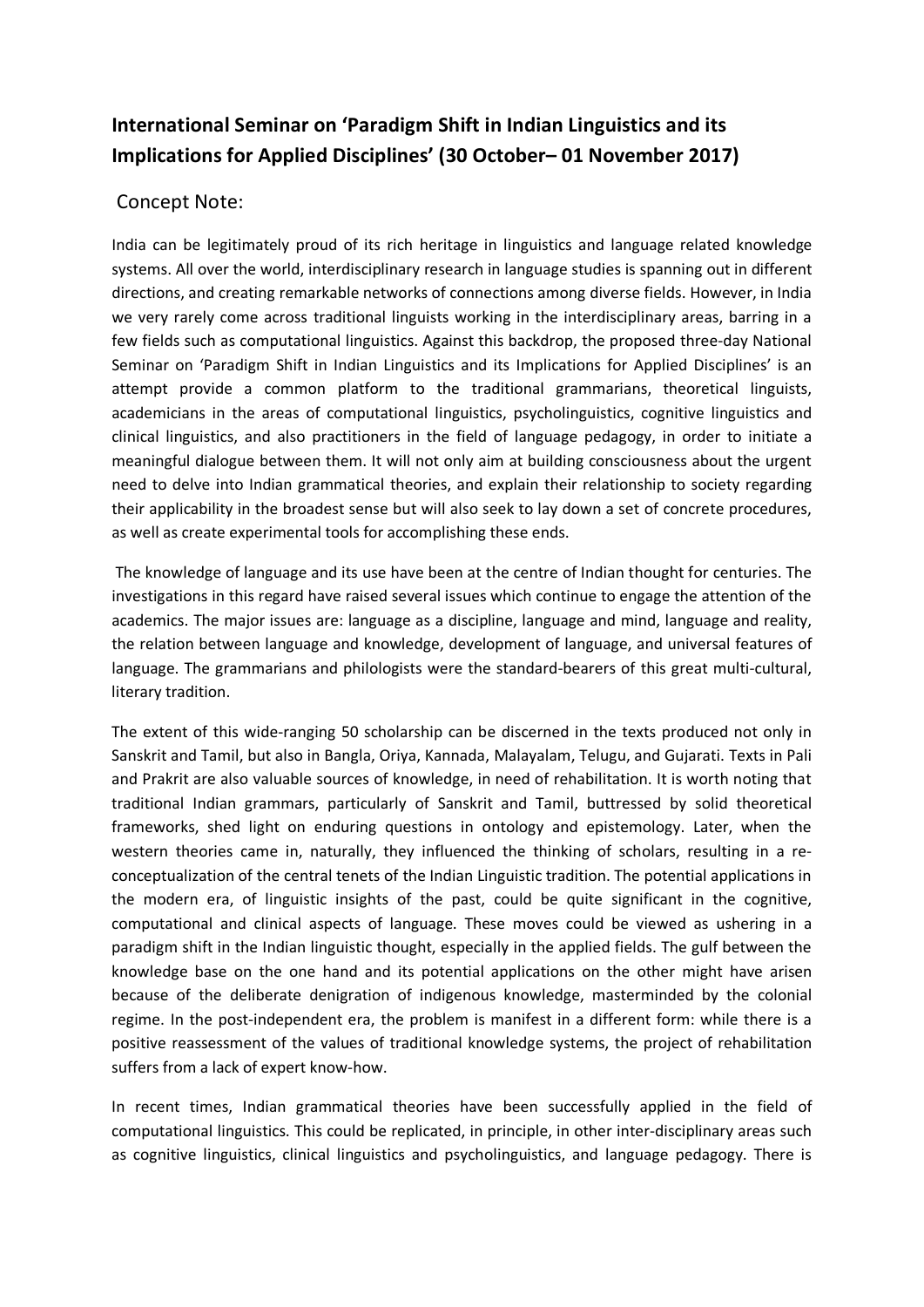visible enthusiasm among the traditional scholars of the present generation to showcase the relevance of their theories in the modern context.

An International Seminar on 'Paradigm Shift in Indian Linguistics and its Implications for Applied Disciplines' was organised at IIAS during 30 October-01 November 2017. Dr. Amba Kulkarni and Dr. P. Madhavan, Fellow, IIAS were the Conveners of the seminar. The welcome address was given by Professor Vijay Shankar Varma, National Fellow, IIAS. The Keynote address was given by Professor Kapil Kapoor.

## PARTICIPANTS:

- Professor Peter Scharf, Department of Humanities and Social Sciences, Indian Institute of Technology Bombay, Mumbai, Maharashtra
- Professor Gerard Huet, Emeritus Professor, Inria, Paris, France
- Professor G. Uma Maheshwar Rao, Emeritus Professor, Centre for Applied Linguistics & Translation Studies University of Hyderabad, Hyderabad
- Professor Srinivas Varakhedi, Karnataka Sanskrit University, Bangalore, Karnataka
- Professor S.V. Shanmugam, Director (Retd.), CAS in Linguistics, Annamalai University, Annamalanagar, Tamil Nadu
- Professor V. Renuga Devi, Department of Linguistics, Madurai Kamaraj University, Palkalai Nagar Madurai, Tamil Nadu-India
- Professor L. Rama Moorthy, Linguistic Data Consortium for Indian Languages (LDC-IL), Central Institute of Indian Languages, Mysore
- Professor Kapil Kapoor, B-2/332, Ekta Garden, 9.I., P. Extension, Mother Dairy Marg, Delhi
- Professor Ramesh Mishra, Centre for Neural and Cognitive Sciences University of Hyderabad, Hyderabad
- Dr. K. Balasubramanian, Professor and Director (Retd.), Centre of advanced study in Linguistics, Annamalai University, Annamalainagar, Tamil Nadu
- Professor Arulmozi Selvaraj: Centre for Applied Linguistics & Translation Studies, University of Hyderabad, Hyderabad
- Professor V.N. Jha, Ex. Director, Centre of Advanced Study in Sanskrit, University of Pune, Pune
- Professor Usha Dalvi, Department of Audiology and Speech and Language Pathology, SRM University, Chennai
- Dr. Amrith Krishna, Department of Computer Science & Engineering, IIT Kharagpur
- Ms. Anupama Ryali, Department of Sanskrit Studies University of Hyderabad, Hyderabad
- Ms. Dishari Chattaraj, Room No. 126, Chandrabhaga Hostel, Jawaharlal Nehru University New Delhi
- Dr. Jobin M. Kanjirakkat, Post-doctoral fellow, Cosmopolitanism and the Local in Science and Nature, Dalhousie University and University of King's College, Halifax, NS, Canada